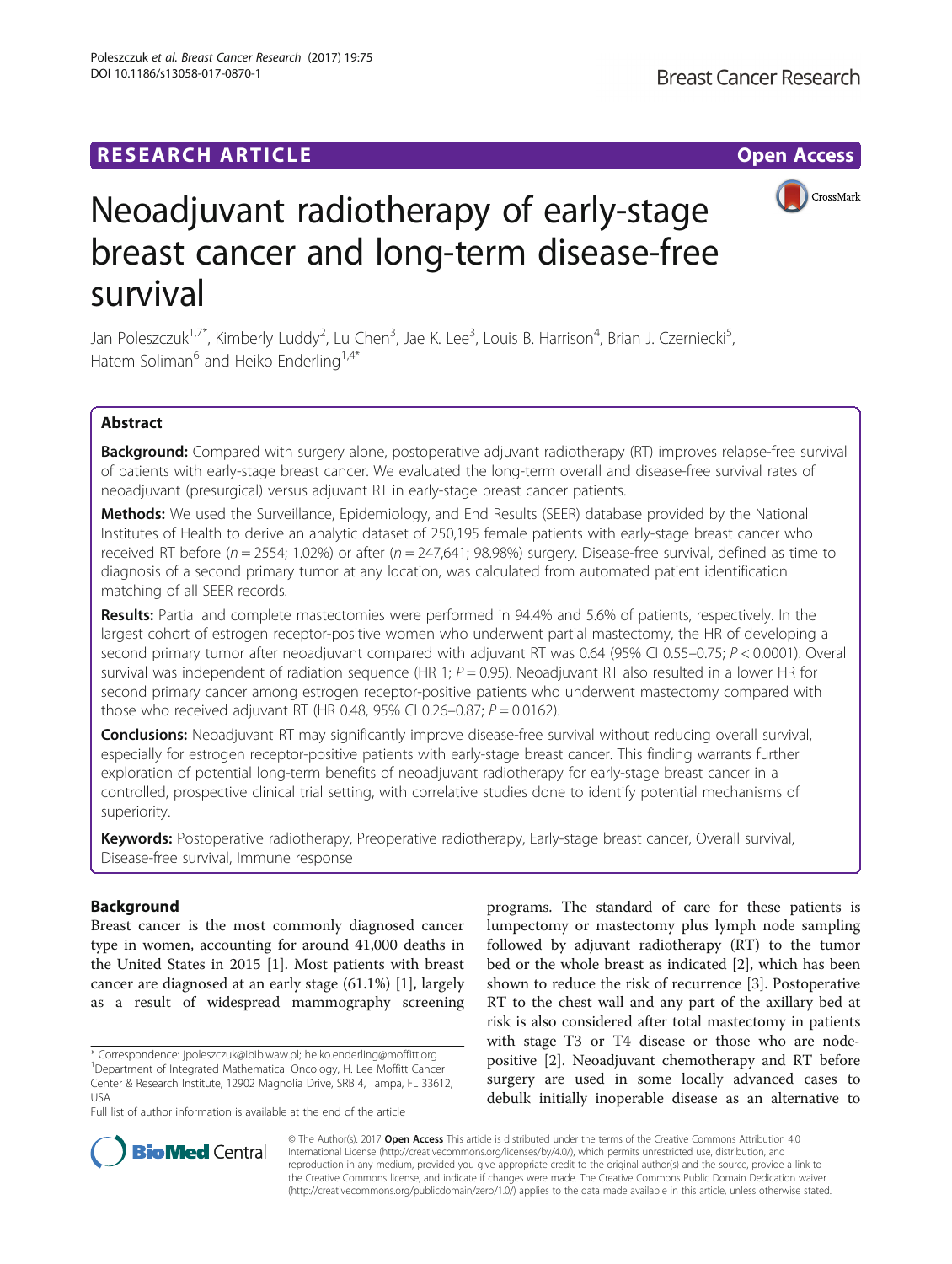radical mastectomy [\[4](#page-6-0)–[6\]](#page-6-0). Neoadjuvant accelerated partial breast irradiation can help reduce soft tissue toxicity because the clinical tumor target volume is smaller than the corresponding lumpectomy cavity [[7, 8\]](#page-6-0). To date, no population-based analysis of the long-term effects of neoadjuvant RT has been performed. We designed a study to assess overall and cancer-free survival rates of patients with early-stage breast cancer who received either adjuvant or neoadjuvant RT.

# Methods

# Study design

We used the Surveillance, Epidemiology, and End Results (SEER) database (November 2013 submission), a National Cancer Institute (NCI)-initiated registry of cancer incidence and survival rates in the United States from 1972 to 2012, to derive a dataset of women with primary breast cancer treated with surgery and local breast RT. The database was accessed by using the SEER\*Stat software provided by the NCI, as well as sets of ASCII files to restructure the data to calculate cancer-free survival of patients with a first primary breast tumor. Records were merged by patient identification number to identify dates of a second cancer diagnosis. Cancer-free survival, defined as time to diagnosis of a second primary tumor at any location, was calculated as the difference between the first and second diagnosis dates. Cancer-free survival was censored and set to overall survival for patients without any record of a second tumor diagnosis.

## Patients

All female patients diagnosed between 1973 and 2011 with carcinoma in situ or localized breast cancer (T1– T3) without prior cancer elsewhere were stratified into two groups: those who received localized breast radiation before surgery (neoadjuvant RT) and those who received localized breast radiation after surgery (adjuvant RT). Selected cases were lymph node-negative as per the SEER definition of localized and in situ disease. Patients with advanced-stage disease or insufficient demographic or treatment data were excluded from the study (Fig. 1). Baseline patient characteristics of both cohorts are presented in Table [1.](#page-2-0)

The medical reason for neoadjuvant RT is not recorded in the SEER database. In general, neoadjuvant RT for early-stage breast cancer would be prescribed to debulk tumors close to the skin or chest wall before surgery. Information about other systemic therapies is also not recorded; however, many of the patients with earlystage breast cancer likely received some form of endocrine therapy and/or chemotherapy [\[5](#page-6-0)].

## Statistical analyses

The Wilcoxon rank-sum test with normal approximation was used to compare continuous factors between neoadjuvant and adjuvant RT patient cohorts. Pearson's chisquare test was used to compare categorical factors; each level of categorical factors was compared with all other levels combined between neoadjuvant and adjuvant

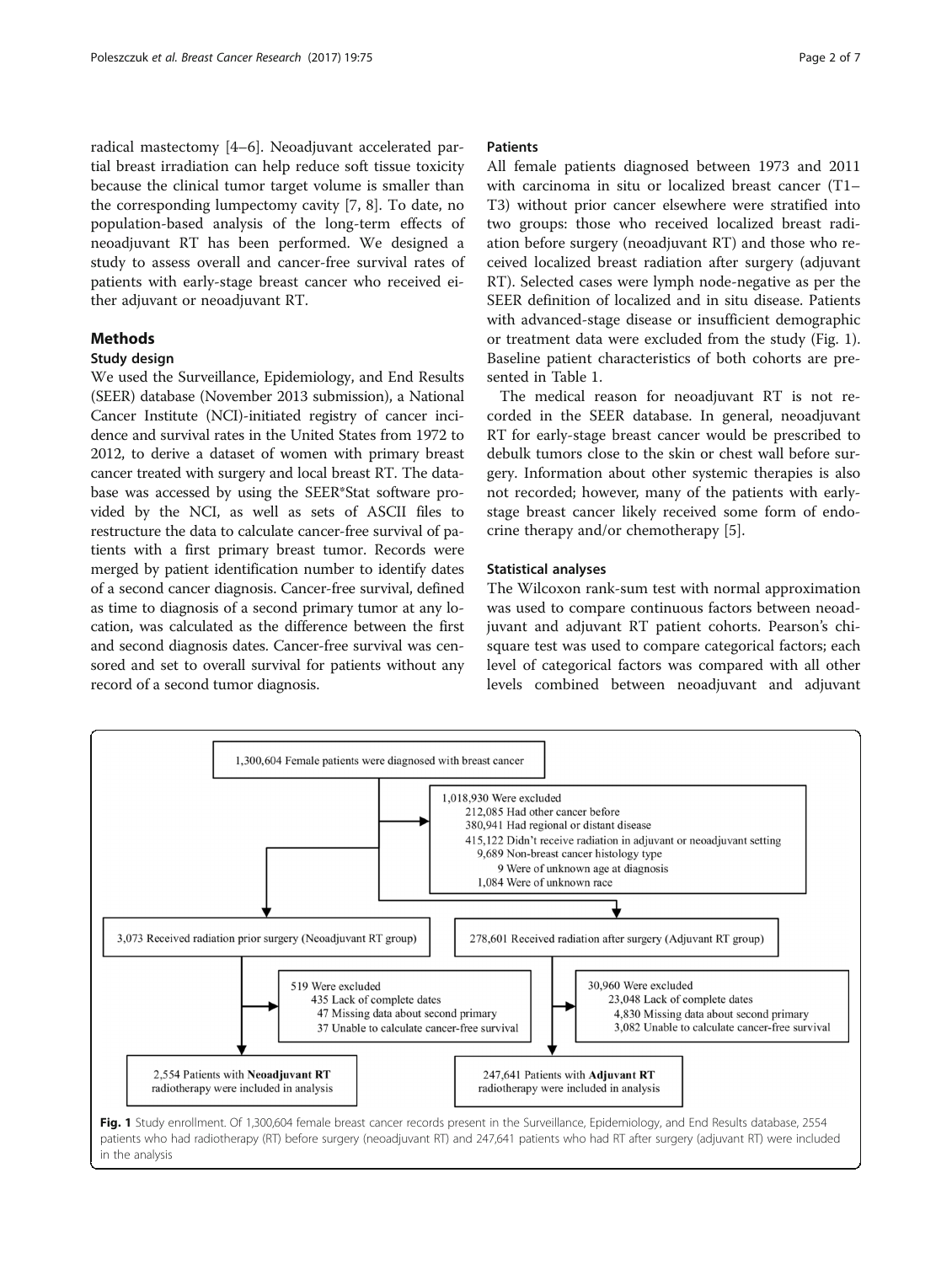|                    | Number of patients (%)         |            |                                |            | $P$ value               |
|--------------------|--------------------------------|------------|--------------------------------|------------|-------------------------|
|                    | Neoadjuvant RT<br>$(n = 2554)$ |            | Adjuvant RT<br>$(n = 247,641)$ |            |                         |
| Age, years         | $58.6 \pm 12.9$                |            | $59.5 \pm 12.2$                |            | $<$ 0.0001 $^{\circ}$   |
| Year of diagnosis  | $1995.7 \pm 7.2$               |            | $2003.1 \pm 6.5$               |            | < 0.0001 <sup>a</sup>   |
| Race               |                                |            |                                |            |                         |
| White              | 2348                           | (91.9%)    | 206,775                        | $(83.5\%)$ | $< 0.0001^{\rm b}$      |
| Black              | 127                            | (5%)       | 21,169                         | $(8.5\%)$  | $< 0.0001^{\mathrm{b}}$ |
| Other              | 79                             | $(3.1\%)$  | 19,697                         | (8%)       | $< 0.0001^{\rm b}$      |
| ER status          |                                |            |                                |            |                         |
| Positive           | 1368                           | $(53.6\%)$ | 168,797                        | (68.2%)    | $< 0.0001^{\rm b}$      |
| Negative           | 353                            | $(13.8\%)$ | 34,494                         | $(13.9\%)$ | 0.88 <sup>b</sup>       |
| Unknown            | 833                            | (32.6%)    | 44,350                         | (17.9%)    | $< 0.0001^{\rm b}$      |
| PR status          |                                |            |                                |            |                         |
| Positive           | 1209                           | (47.3%)    | 144,228                        | $(58.2\%)$ | $< 0.0001^{\rm b}$      |
| Negative           | 492                            | $(19.3\%)$ | 54,473                         | (22%)      | 0.0009 <sup>b</sup>     |
| Unknown            | 853                            | (33.4%)    | 48.940                         | $(19.8\%)$ | $< 0.0001^{\rm b}$      |
| Stage              |                                |            |                                |            |                         |
| Carcinoma in situ  | 344                            | $(13.5\%)$ | 52,691                         | (21.3%)    | $< 0.0001^{\rm b}$      |
| T1                 | 1390                           | (54.4%)    | 146,954                        | (59.3%)    | $< 0.0001^{\rm b}$      |
| T <sub>2</sub>     | 294                            | (11.5%)    | 30,683                         | $(12.4\%)$ | 0.1798 <sup>b</sup>     |
| T3                 | 49                             | (1.9%)     | 3034                           | $(1.2\%)$  | $0.0016^{b}$            |
| Unknown            | 477                            | (18.7%)    | 14,279                         | $(5.8\%)$  | $< 0.0001^{\rm b}$      |
| Histology          |                                |            |                                |            |                         |
| Ductal             | 2215                           | (86.7%)    | 213,143                        | $(86.1\%)$ | $0.3397^b$              |
| Lobular            | 146                            | (5.7%)     | 14,270                         | $(5.8\%)$  | $0.9212^{b}$            |
| Other              | 193                            | (7.6%)     | 20,228                         | $(8.2\%)$  | $0.2614^{b}$            |
| Type of surgery    |                                |            |                                |            |                         |
| Partial mastectomy | 2192                           | $(85.8\%)$ | 233,946                        | $(94.5\%)$ | < 0.0001 <sup>b</sup>   |
| Mastectomy         | 269                            | $(10.5\%)$ | 10,632                         | (4.3%)     | $< 0.0001^{\rm b}$      |
| Other              | 93                             | (3.6%)     | 3063                           | (1.2%)     | < 0.0001 <sup>b</sup>   |

<span id="page-2-0"></span>Table 1 Baseline characteristics of the stratified neoadjuvant and adjuvant radiotherapy cohorts

ER Estrogen receptor, PR progesterone receptor

Age and year of diagnosis are reported as mean  $\pm$  SD

Wilcoxon rank-sum test with normal approximation

<sup>b</sup> Pearson's chi-square test

patient cohorts. Median follow-up was estimated by Kaplan-Meier analysis with reversed meaning of status indicator [\[9](#page-6-0)].

Multivariate Cox proportional hazards models were used to estimate HRs [\[10\]](#page-6-0). Patients who were alive at the end of 20 years were censored for overall survival. Patients who did not have a record of a second tumor diagnosis within 20 years after their primary diagnosis were censored for cancer-free survival. Statistical analysis was performed using SAS version 9.4 software (SAS Institute, Cary, NC, USA) and R version 3.2.3 software (R Foundation for Statistical Computing, Vienna, Austria).

# Results

# Cancer-free survival

Adjuvant and neoadjuvant RT cohorts had significantly different distributions of potentially confounding factors, including years of diagnosis, hormone receptor status, tumor stage, and surgical procedure (Table 1). For the multivariate Cox proportional hazards model, estrogen receptor (ER) status (positive or negative) and surgery type (partial mastectomy or mastectomy) did not fulfill the assumption of proportionality and were stratified into separate cohorts for analyses (Fig. [2\)](#page-3-0). Independent of surgery type, the HR for second primary cancer diagnosis among the ER-positive patients after neoadjuvant RT compared with adjuvant RT was significantly lower (HR 0.64,  $P < 0.0001$ ; and HR 0.48,  $P = 0.0162$  for partial mastectomy and mastectomy, respectively) (Fig. [2](#page-3-0)). Patients who underwent partial mastectomy had a slightly lower HR of second primary tumor diagnosis if treated more recently (HR for year of diagnosis  $\leq 0.99$ ,  $P < 0.01$ ). Interestingly, patients staged with carcinoma in situ who underwent breast-conserving surgery had significantly higher incidences of second primary tumors compared with patients with stage T1 tumors (HR 1.19,  $P < 0.0001$ ; and  $HR = 1.12$ ,  $P = 0.0374$  for ER-positive and ERnegative patients, respectively) (Fig. [2\)](#page-3-0). Cancer-free survival probability of the largest cohort of ER-positive patients treated with partial mastectomy  $(n = 155,077)$ ; 62% of the total analyzed population) was 12% higher after neoadjuvant RT than after adjuvant RT (0.75 vs. 0.63;  $P < 0.0001$ ) (Fig. [3a](#page-4-0)).

# **Mortality**

Median follow-up durations for the adjuvant and neoadjuvant RT cohorts were 7 years and 16.3 years, respectively, with maximums of 38.9 years and 38.6 years. Data showed that 36,607 patients (14.8%) with adjuvant RT treatment had the vital status recode "dead" at the end of follow-up versus 896 patients (35.1%) with neoadjuvant RT treatment.

The proportionality assumption required for multivariate Cox proportional hazards analysis was violated for most factors in the mastectomy and ER-negative partial mastectomy cohorts, requiring further stratification. Univariate analyses, however, resulted in insufficient patient numbers in the neoadjuvant RT groups, making the comparison with adjuvant RT infeasible. Multivariate Cox proportional hazards analysis assumptions were satisfied for all variables in the largest cohort of patients with ERpositive tumors who underwent breast-conserving surgery. Interestingly, there was no mortality hazard of neoadjuvant RT compared with standard-of-care adjuvant RT (HR 1.00,  $P = 0.9513$ ), with survival curves being indistinguishable at 20-year follow-up (Fig. [3b](#page-4-0)). All other factors, including age, race, and tumor stage, however,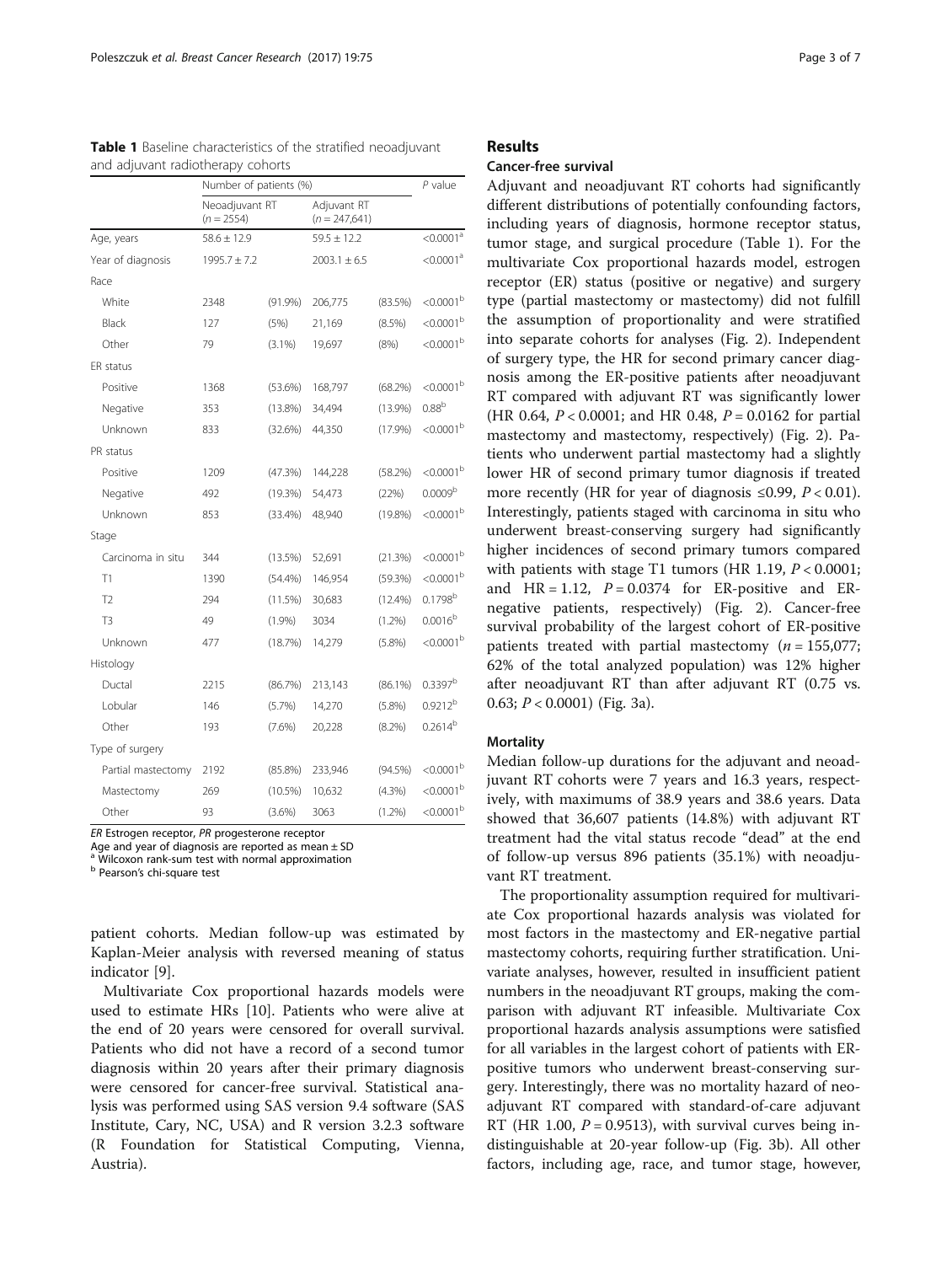<span id="page-3-0"></span>

significantly affected mortality (Fig. [4](#page-4-0)). Patients diagnosed with T2 and T3 tumors had the highest increases in mortality risk (HR 1.55 and HR 1.60, respectively;  $P < 0.0001$ ) versus patients with T1 tumors.

# **Discussion**

Although adjuvant RT has significantly improved patient prognosis after breast-conserving surgery for early-stage breast cancer [\[3](#page-6-0)], only 63% of patients remain cancerfree within 20 years of primary treatment. RT enhances tumor-specific immune responses in well-established tumors [[11](#page-6-0)–[17](#page-6-0)]. Recent studies have demonstrated that radiation of the bulk tumor can activate robust antitumor immune responses [[18, 19\]](#page-6-0), potentially converting the tumor into a patient-specific in situ vaccine capable of re-educating the immune system to recognize and reject cancer [\[20, 21](#page-6-0)]. This synergy stems from the fact that radiation induces cell stress and immunogenic cell death, thereby exposing a wealth of previously hidden tumorassociated antigens, stress proteins, and dangerassociated molecular patterns, which are endogenous immune adjuvants [\[22\]](#page-6-0). Thus, it is conceivable that neoadjuvant RT applied to the large bulk of disease activates a robust antitumor immunity, which is absent after postoperative RT to the tumor bed. Radiation-induced antitumor immunity may help eradicate subclinical disease in the ipsilateral and contralateral breast as well as distant micrometastases, possibly leading to an immune memory that vaccinates against future tumors [[20\]](#page-6-0). This hypothesis motivated the analysis of long-term outcomes of neoadjuvant RT compared with standard-of-care adjuvant RT in patients with early-stage breast cancer. The requirement of assumed proportionality for the multivariate Cox proportional hazards model was violated for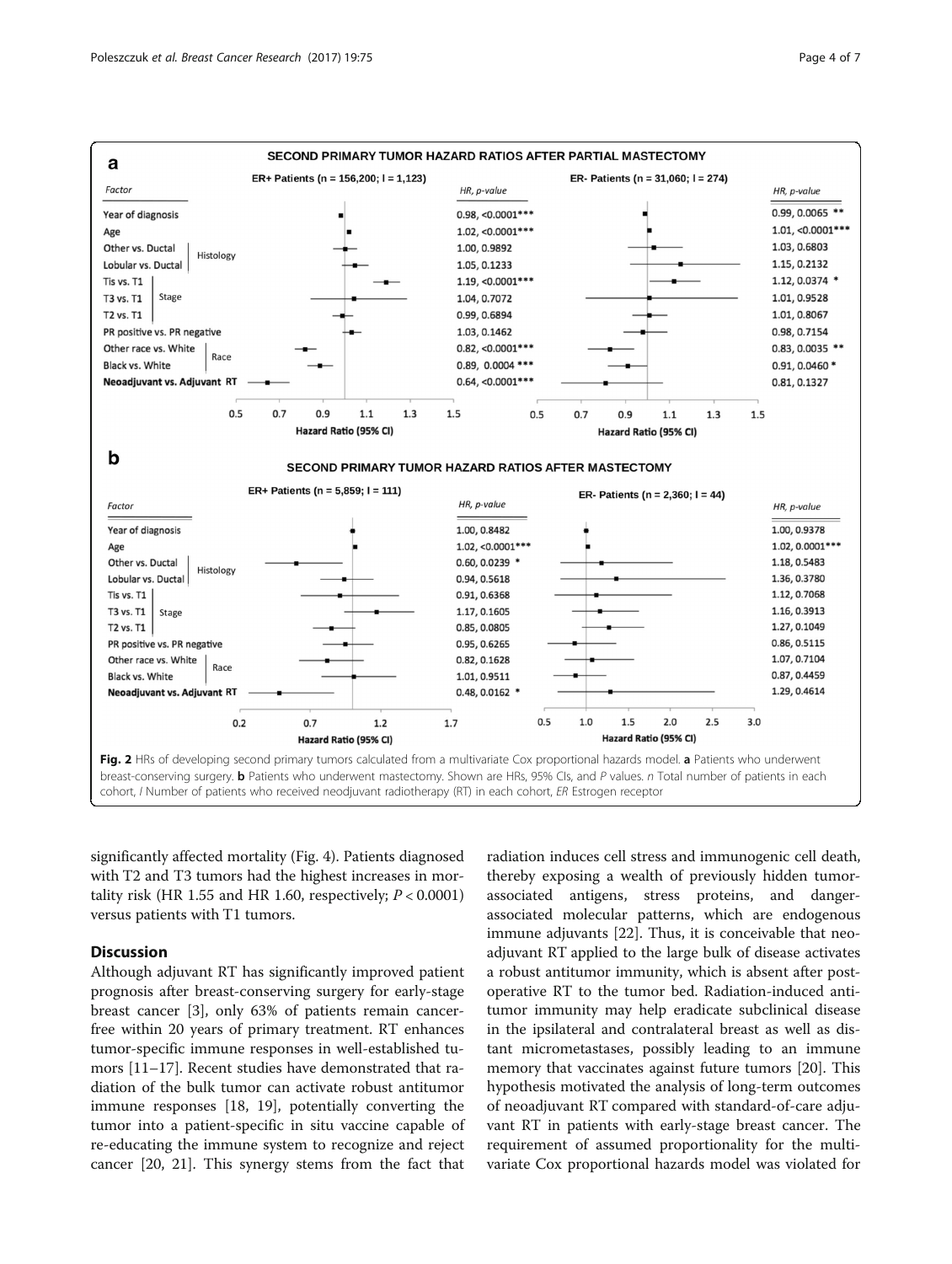<span id="page-4-0"></span>

the potentially confounding factors of ER status (positive or negative) and surgical procedure (partial or complete mastectomy). Delayed recurrences occur primarily in ER-positive early-stage breast cancers [\[23\]](#page-6-0), thereby changing the proportionality of recurrence curves before and after 5-year follow-up.

Our results suggest that RT before surgery reduces the incidence of second primary tumors without decreasing overall survival rates. A reduced second cancer risk attributable to radiation-induced antitumor immunity could explain the significantly higher incidences of second primary tumors in patients with carcinoma in situ but not in patients with T2 or T3 tumors compared with patients with stage T1 tumors treated with partial mastectomy. Carcinoma in situ cancer cells are unlikely to have strayed beyond the lumpectomy margin to become exposed to radiation and induce a robust immune



response against circulating tumor cells or microscopic reservoirs elsewhere. Of note is that black women are significantly less likely to be diagnosed with second primary tumors; however, black women have a much higher mortality hazard. This disparity may indicate a severe lack of long-term follow-up and second cancer diagnoses in black women [\[24](#page-6-0)].

The number of ER-negative patients in the analyzed dataset is insufficient to draw statistically significant conclusions about second primary cancer incidence (Table [1](#page-2-0) and Fig. [2\)](#page-3-0). For the largest cohort of ER-positive patients who underwent partial mastectomy, data analysis showed that neoadjuvant radiation significantly improved cancerfree but not overall survival. To explain that unintuitive result, we calculated relative survival (ratio of observed survival to expected survival) statistics for both neoadjuvant and adjuvant RT cohorts, which are indistinguishable from the general population, regardless of RT sequencing (Additional file [1:](#page-5-0) Figure S1). Relative survival curves indicate that patients with early-stage breast cancer are very well treated with a very small incidence of life-threatening relapses. Thus, even if there was a vaccination-type response against distant metastases or secondary tumors, such a response would not be detectable in overall survival, even for large cohorts of patients. The highly skewed nature of the dataset, with 99% of patients having received adjuvant RT vs. 1% neoadjuvant RT, and the large difference in median follow-up for adjuvant (7 years) vs. neoadjuvant (16.3 years) RT cohorts are potential biases for the statistical analysis. However, bootstrap analyses cohorts matched for size and year of diagnosis confirm the presented results of the entire patient cohort (Additional file [1](#page-5-0): Tables S1–S4). Moreover, cancer-free and overall survival results were additionally confirmed in propensitymatched cohorts (Additional file [1](#page-5-0): Figure S3).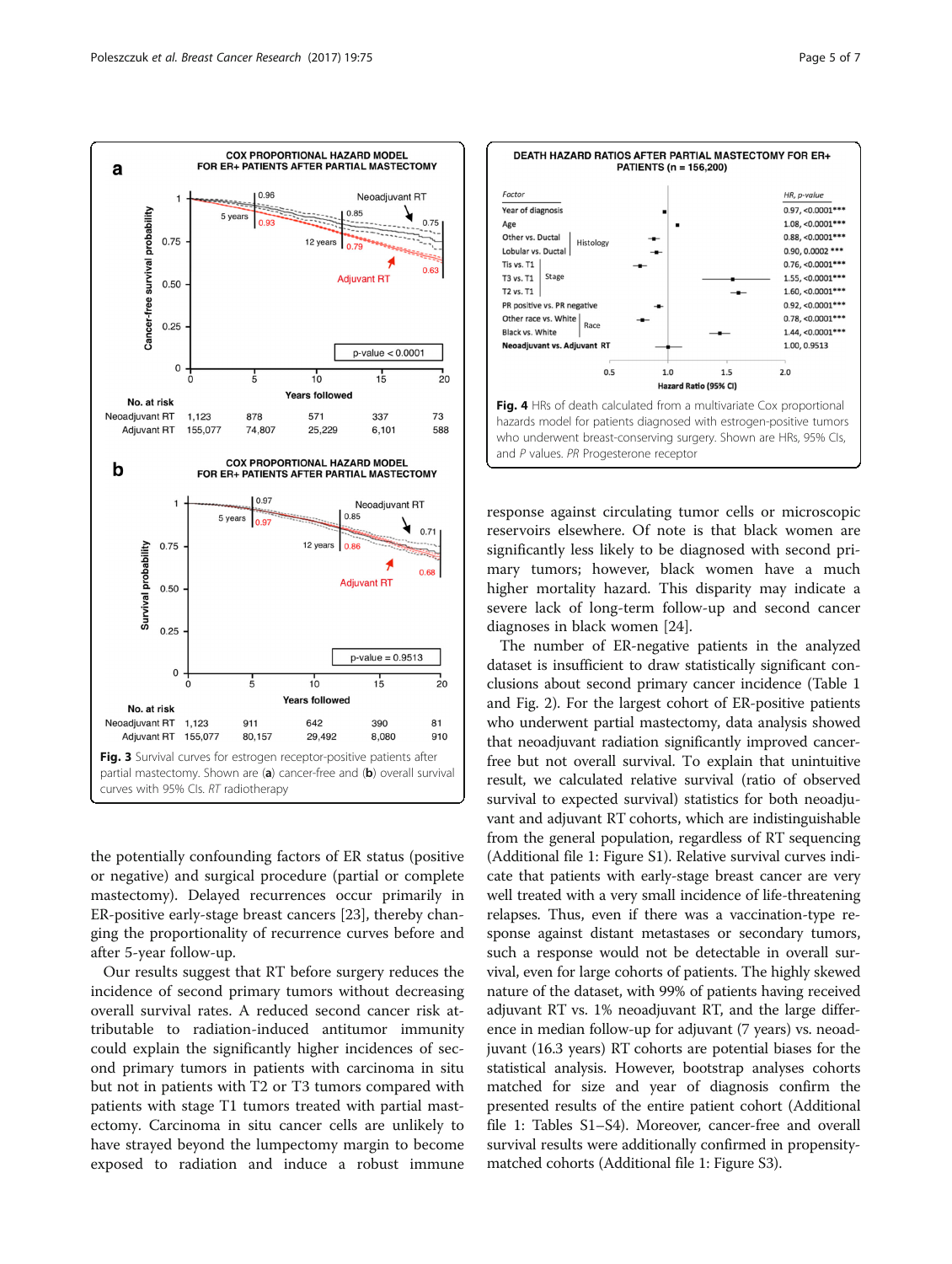<span id="page-5-0"></span>Older patients in all stratified groups consistently had a slightly higher risk of developing second primary tumors (HR  $\geq$ 1.01, P = 0.0001). The slightly higher risk for older patients of developing secondary primary tumors was confirmed in the bootstrap analysis of patient cohorts matched for size and year of diagnosis (Additional file 1: Tables S1–S4). The HR of 1.01 may be statistically significant owing to the large sample size, but it may not allow biological or clinical interpretation. We could speculate that older patients may have received different therapies, including lower total radiation doses and less additional systemic therapy.

The limitation of the presented analysis is its retrospective nature with all applicable biases, absent systemic treatment data, and no information regarding selection criteria for neoadjuvant RT recorded in the SEER database. Long-term cancer-free survival after neoadjuvant RT needs to be validated in prospective, randomized clinical trials with control for confounding factors, including radiation protocols (total dose, fractionation) and concurrent systemic therapies.

A complete course of neoadjuvant RT may introduce concerns for subsequent lumpectomy, including skin burn and fibrosis. This could be prevented through neoadjuvant accelerated partial breast irradiation or stereotactic protocols [\[23](#page-6-0)]. The observed benefit of neoadjuvant RT aligns with the growing body of literature of the immune activation effects of radiation, including shrinking of untreated metastases outside the radiation field [[25](#page-6-0)–[27](#page-6-0)]. To fully harness the synergy of radiation and the immune system, it may be sufficient to deliver limited immune-priming radiation (35 Gy in ten fractions over 2 weeks [\[28](#page-6-0)], 24 Gy in three fractions [\[29](#page-6-0)]) before surgery and shortened courses of adjuvant standard fractionation protocols. Many ER-positive patients with early-stage breast cancer are currently treated with lumpectomy, adjuvant radiation, and endocrine therapy alone. One could envision a short course of preoperative partial breast RT for a clinical early-stage, ER-positive, HER2-negative tumor, followed by a period of preoperative endocrine therapy, to allow time for the immune response to form; then the patient could undergo lumpectomy and lymph node sampling. If patients remain lymph node-negative and are suitable for continued endocrine therapy alone, then this sequence may reduce additional delayed recurrences without significant extra toxicity. Although this group is perceived as having an excellent prognosis overall, the cumulative incidence of long-term recurrences seen in the ER-positive SEER cohort would argue that the simple switch from adjuvant to neoadjuvant RT may result in a meaningful benefit for a large number of women over time. For higher-stage or more aggressive disease, neoadjuvant radiation-induced immunity may require enhancement

by subsequent chemoimmunotherapy with agents such as weekly taxanes plus an anti-CTLA4 antibody [\[26\]](#page-6-0) or anti-programmed death 1 antibody [\[30](#page-6-0)].

# Conclusions

To our knowledge, this is the first study to explore the long-term incidence of second primary cancers and survival for patients with early-stage breast cancer who received RT adjuvant or neoadjuvant to surgery. Our findings show that the hazard of developing second primary cancer is significantly lower when RT is applied before surgery than after surgery, especially for ERpositive patients. Neoadjuvant radiation does not decrease overall survival for patients with early-stage breast cancer. These findings are worthy of a prospective clinical trial to improve local control while decreasing the risk of distant metastases and to identify the potential contribution of neoadjuvant vs. adjuvant radiationinduced immunity.

## Additional file

[Additional file 1:](dx.doi.org/10.1186/s13058-017-0870-1) Relative survival and bootstrap analyses. Relative survival for ER-positive patients who underwent partial mastectomy (stratified by radiation sequencing) and bootstrap analyses for neoadjuvant and adjuvant RT cohorts matched for size and year of diagnosis. (DOCX 749 kb)

#### Abbreviations

ER: Estrogen receptor; NCI: National Cancer Institute; PR: Progesterone receptor; RT: Radiotherapy; SEER: Surveillance, Epidemiology, and End Results database

#### Acknowledgements

Not applicable.

#### Funding

This project was supported in part by an American Cancer Society institutional research grant. HE and JTP are supported by personalized medicine award 09-33000-15-03 from the DeBartolo Family Personalized Medicine Institute Pilot Research Awards in Personalized Medicine (PRAPM).

#### Availability of data and materials

The datasets generated during and/or analyzed during the present study are available from the corresponding author on reasonable request.

#### Authors' contributions

JTP, KL, LBH, BJC, HS, and HE were responsible for the conceptual design of the study. JTP, LC, and JKL were responsible for data processing and statistical analysis. JTP, KL, LBH, BJC, HS, and HE wrote and reviewed the manuscript. All authors read and approved the final manuscript.

#### Ethics approval and consent to participate

Not applicable.

Consent for publication Not applicable.

# Competing interests

The authors declare that they have no competing interests.

#### Publisher's Note

Springer Nature remains neutral with regard to jurisdictional claims in published maps and institutional affiliations.